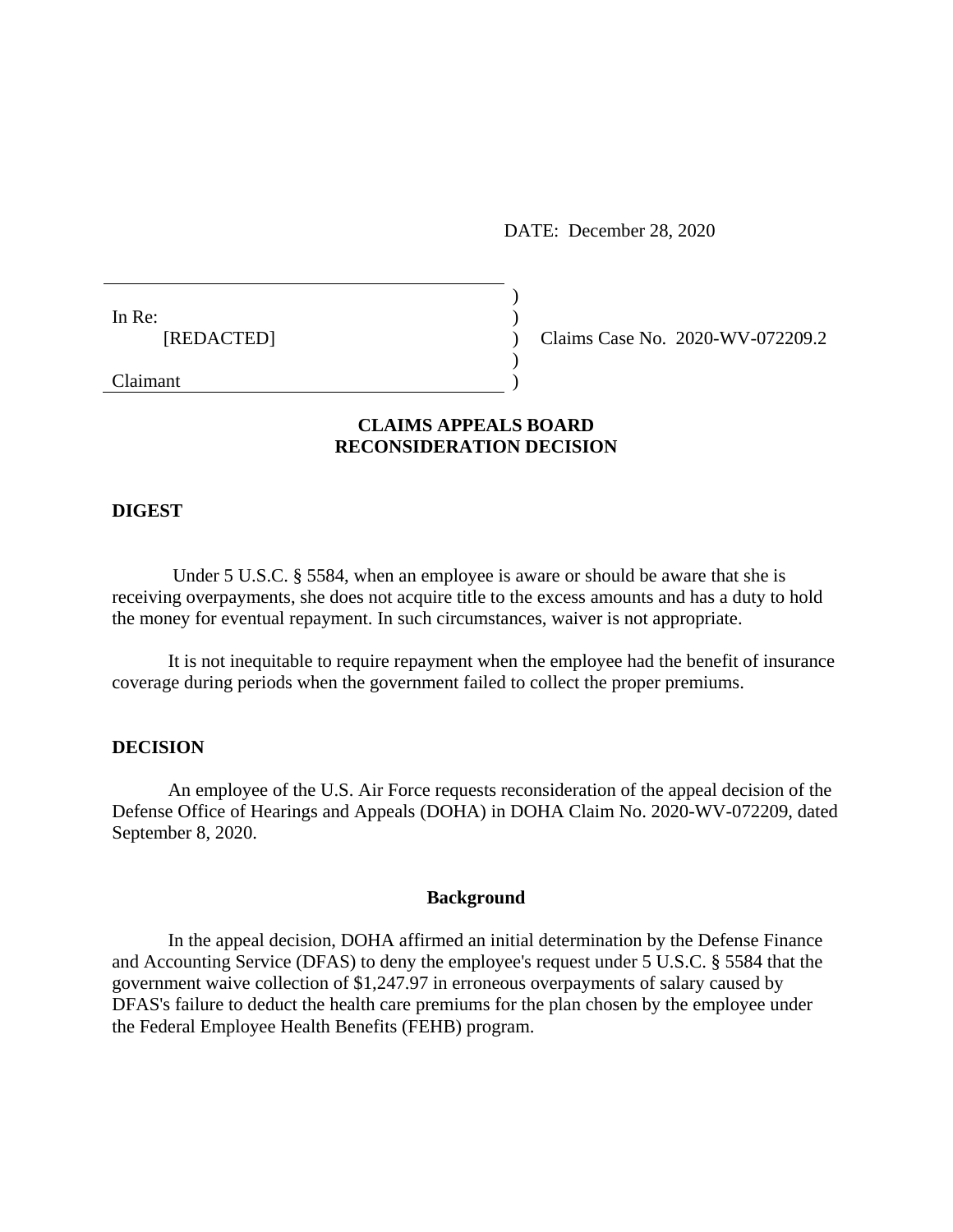The record indicates that in February 2019, the employee was covered under the FEHB, with premiums properly being withheld from her salary through the pay period ending (PPE) February 2, 2019. The employee received a Notification of Personnel Action (SF-50) granting her a career appointment to a new position. The SF-50 action erroneously terminated the employee's FEHB. As a result of this administrative error, no FEHB premiums were deducted from the employee's salary during period February 4, 2019, through PPE September 28, 2019. The DOHA adjudicator found that the employee was provided with documentation in the form of leave and earnings statements (LES), that if reviewed would have alerted her to an error in the amount that was being withheld for FEHB premiums. In addition, the adjudicator also found that collection of any resulting overpayment was not inequitable considering the employee received the benefit of the FEHB coverage.

On reconsideration, the employee again notes that she limited her waiver request to the period August 14, 2019, through the PPE September 28, 2019, which totaled \$663.54. She cites the response from Blue Cross Blue Shield (BCBS) which states the cancellation of her insurance policy took place on August 14, 2019, and that it was not reinstated until September 30, 2019, with a reflection of no break in her coverage. Therefore, she maintains that she believed that she had no coverage during that period of time.

#### **Discussion**

Section 5584 of title 5, United States Code, provides authority for waiving claims of erroneous payments of pay and allowances made to employees, if the collection of the claim would be against equity and good conscience and not in the best interest of the United States. This statute is implemented within the Department of Defense under Department of Defense Instruction 1340.23 (February 14, 2008). Generally, persons who receive a payment erroneously from the government acquire no right to the money. They are bound in equity and good conscience to make restitution. If a benefit is bestowed by mistake, no matter how careless the act of the government may have been, the recipient must make restitution. In theory, restitution results in no loss to the recipient because the recipient received something for nothing.

While an administrative error did occur, our office has consistently held that the waiver statute does not apply automatically to relieve the debts of all employees who, through no fault of their own, have received erroneous payments from the government. Waiver action under 5 U.S.C. § 5584 is a matter of grace or dispensation, and not a matter of right. If it were merely a matter of right, then virtually all erroneous payments made by the government to employees would be excused from repayment. *See* Instruction ¶ E4.1.1.

Generally, debts may be waived only when collection would be against equity and good conscience and would not be in the best interest of the United States. *See* Instruction ¶ E4.1.2. The fact that an erroneous payment is the result of administrative error or mistake on the part of the government is not sufficient basis in and of itself for granting waiver. *See* Instruction ¶ E4.1.3. A waiver usually is not appropriate when a recipient knows, or reasonably should know, that a payment is erroneous. In such instances, the recipient has a duty to notify an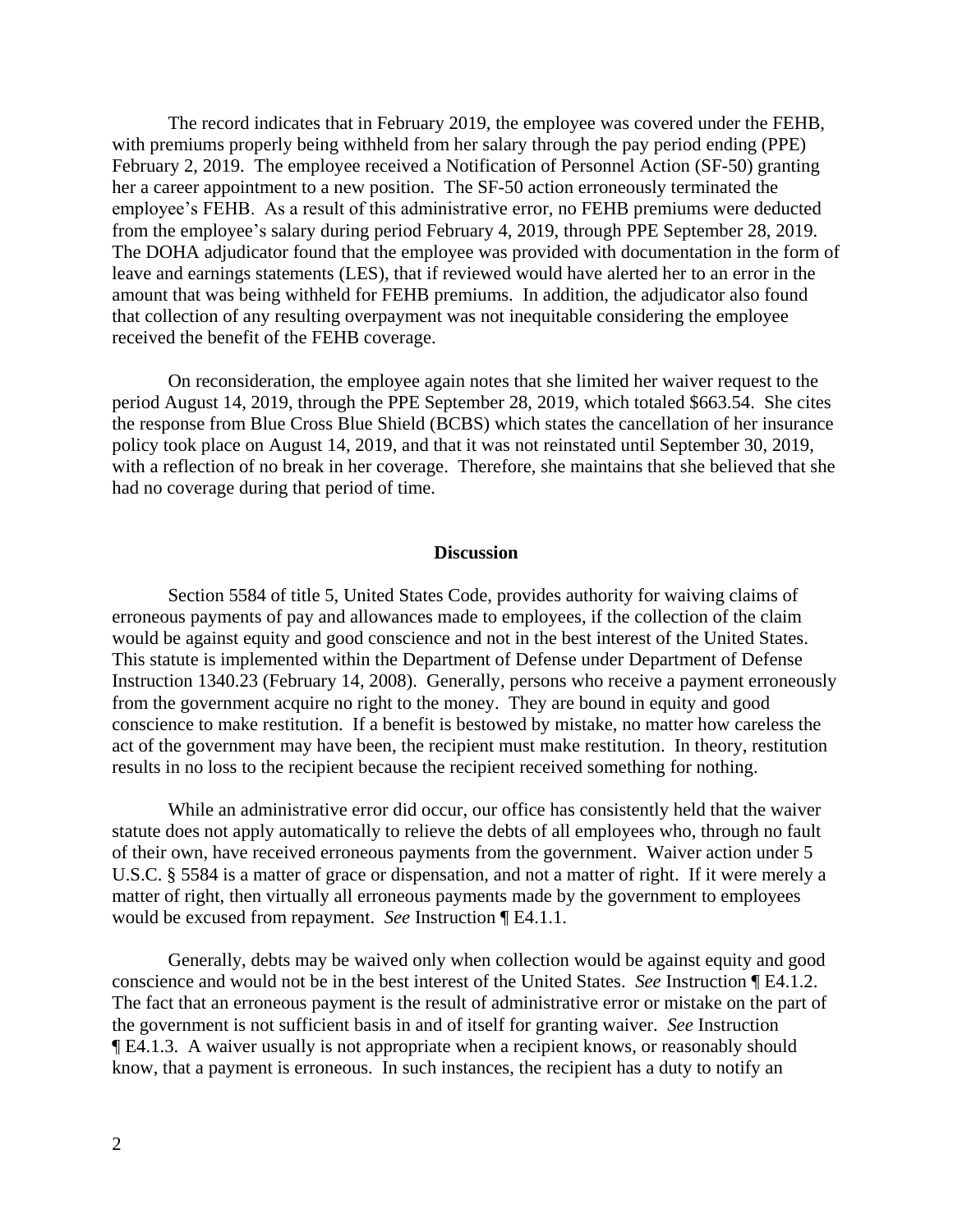appropriate official and set aside funds for eventual repayment to the government. *See*  Instruction ¶ E4.1.4.

As stated above, waiver is inappropriate if an employee is aware or should be aware that she is being overpaid. In this case, the employee does not deny that she received LES during the period of overpayment. Although an administrative error occurred leading the employee to be overpaid salary after she changed positions, this does not change the fact that the employee was on notice by virtue of her LES that her health care coverage was erroneously discontinued and premiums were not collected. Under the circumstances, waiver is not appropriate. *See* DOHA Claims Case No. 07051506 (May 22, 2007).

Although she states there was a short period in which she believed she may not have coverage, the record reflects that her FEHB coverage was later reinstated with no break. BCBS states that the cancellation was temporary and the policy was then reinstated. Therefore, it is not inequitable to require repayment because the employee, in fact, received the benefit of the health plan during the period in question. *See* DOHA Claims Case No. 2009-WV-091402.3 (December 30, 2009); DOHA Claims Case No. 07051506 *supra*; and DOHA Claims Case No. 03101402 (October 20, 2003).